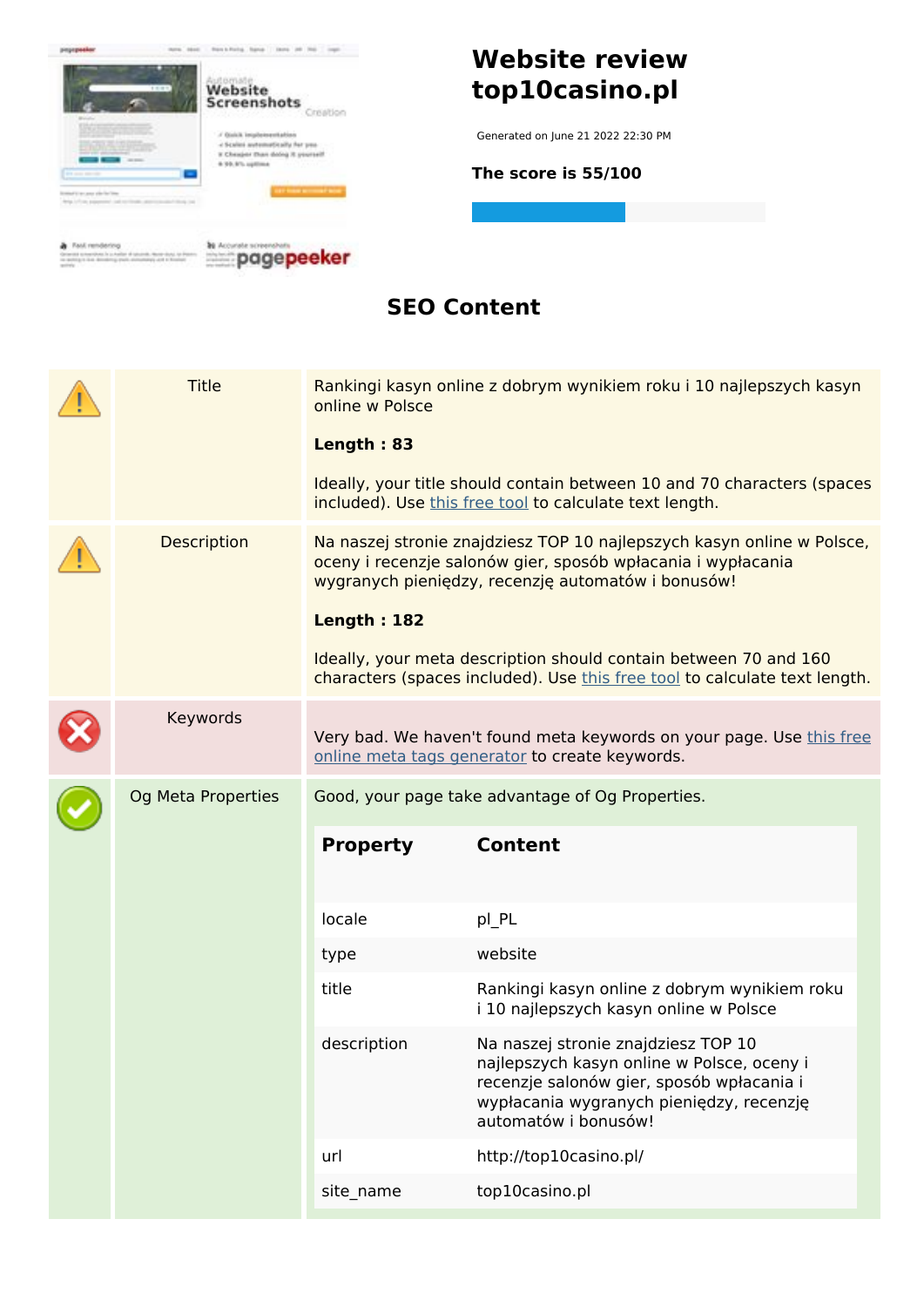### **SEO Content**

| Headings               | H1<br>$\mathbf{1}$                    | H <sub>2</sub><br>11                                                                                                          | <b>H3</b><br>$\Omega$ | H4<br>0                                                                                                                                                                                                                                                                            | <b>H5</b><br>0 | H <sub>6</sub><br>0                                                                                                                       |
|------------------------|---------------------------------------|-------------------------------------------------------------------------------------------------------------------------------|-----------------------|------------------------------------------------------------------------------------------------------------------------------------------------------------------------------------------------------------------------------------------------------------------------------------|----------------|-------------------------------------------------------------------------------------------------------------------------------------------|
|                        | płacą                                 | • [H2] Co to jest kasyno online?<br>• [H2] Gry na żywo z krupierami<br>• [H2] Gry planszowe<br>• [H2] Sloty<br>• [H2] Wniosek |                       | • [H1] Ranking kasyn online w Polsce w 2022<br>· [H2] Dlaczego możesz uwierzyć w tę listę?<br>• [H2] Rating kasyn licencjonowanych<br>• [H2] Bonusy najlepszych kasyn online w Polsce 2022<br>• [H2] Asortyment gier na prawdziwe pieniądze<br>• [H2] Informacje zwrotne od graczy |                | · [H2] Kasyna internetowe o dobrej reputacji, które faktycznie                                                                            |
| Images                 | We found 147 images on this web page. |                                                                                                                               |                       |                                                                                                                                                                                                                                                                                    |                | 109 alt attributes are empty or missing. Add alternative text so that<br>search engines can better understand the content of your images. |
| <b>Text/HTML Ratio</b> | Ratio: 18%<br>lower than 25 percent.  |                                                                                                                               |                       |                                                                                                                                                                                                                                                                                    |                | Good, this page's ratio of text to HTML code is higher than 15, but                                                                       |
| Flash                  |                                       |                                                                                                                               |                       | Perfect, no Flash content has been detected on this page.                                                                                                                                                                                                                          |                |                                                                                                                                           |
| Iframe                 |                                       |                                                                                                                               |                       | Great, there are no Iframes detected on this page.                                                                                                                                                                                                                                 |                |                                                                                                                                           |

## **SEO Links**

| <b>URL Rewrite</b>                | Good. Your links looks friendly!                                   |
|-----------------------------------|--------------------------------------------------------------------|
| Underscores in the<br><b>URLs</b> | Perfect! No underscores detected in your URLs.                     |
| In-page links                     | We found a total of 109 links including 0 link(s) to files         |
| <b>Statistics</b>                 | External Links: noFollow 0%<br>External Links: Passing Juice 0.92% |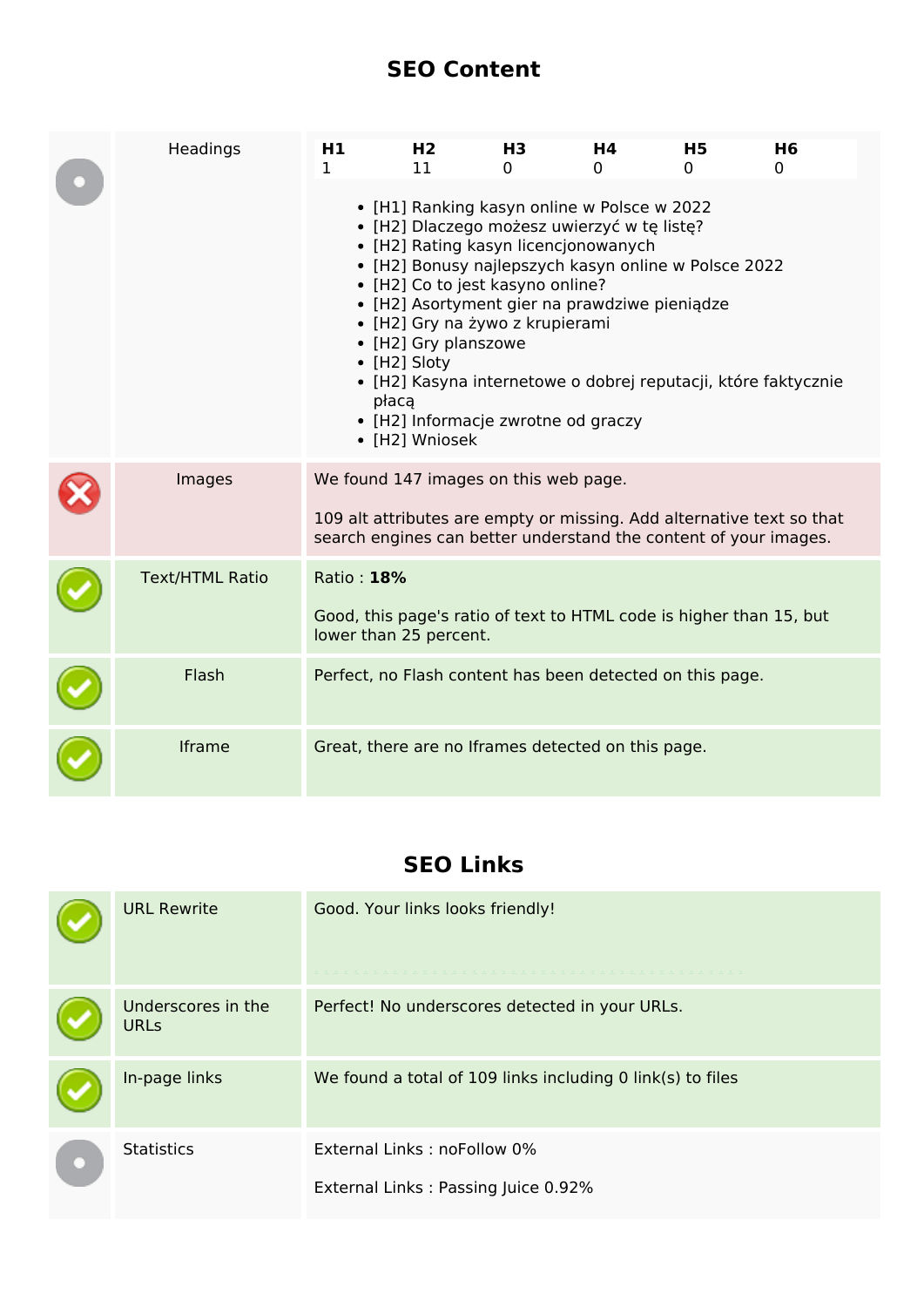### **SEO Links**

Internal Links 99.08%

| <b>Anchor</b>                           | <b>Type</b> | Juice         |
|-----------------------------------------|-------------|---------------|
| <b>Freespiny</b>                        | Internal    | Passing Juice |
| Premie bez depozytu                     | Internal    | Passing Juice |
| Kasyno na pieniądze                     | Internal    | Passing Juice |
| Darmowe kasyno                          | Internal    | Passing Juice |
| Nowe kasyna                             | Internal    | Passing Juice |
| Legalne kasyna                          | Internal    | Passing Juice |
| Kasyna mobilne                          | Internal    | Passing Juice |
| Live casino                             | Internal    | Passing Juice |
| Polityka przetwarzania danych osobowych | Internal    | Passing Juice |
| Play now                                | Internal    | noFollow      |
| Play now                                | Internal    | noFollow      |
| Play now                                | Internal    | noFollow      |
| Play now                                | Internal    | noFollow      |
| Play now                                | Internal    | noFollow      |
| Play now                                | Internal    | noFollow      |
| Play now                                | Internal    | noFollow      |
| Play now                                | Internal    | noFollow      |
| Play now                                | Internal    | noFollow      |
| Play now                                | Internal    | noFollow      |
| Bonusu bez depozytu                     | Internal    | Passing Juice |
| More                                    | Internal    | Passing Juice |
| Cashback                                | Internal    | Passing Juice |
| <b>More</b>                             | Internal    | Passing Juice |
| <b>Bonus depozytowy</b>                 | Internal    | Passing Juice |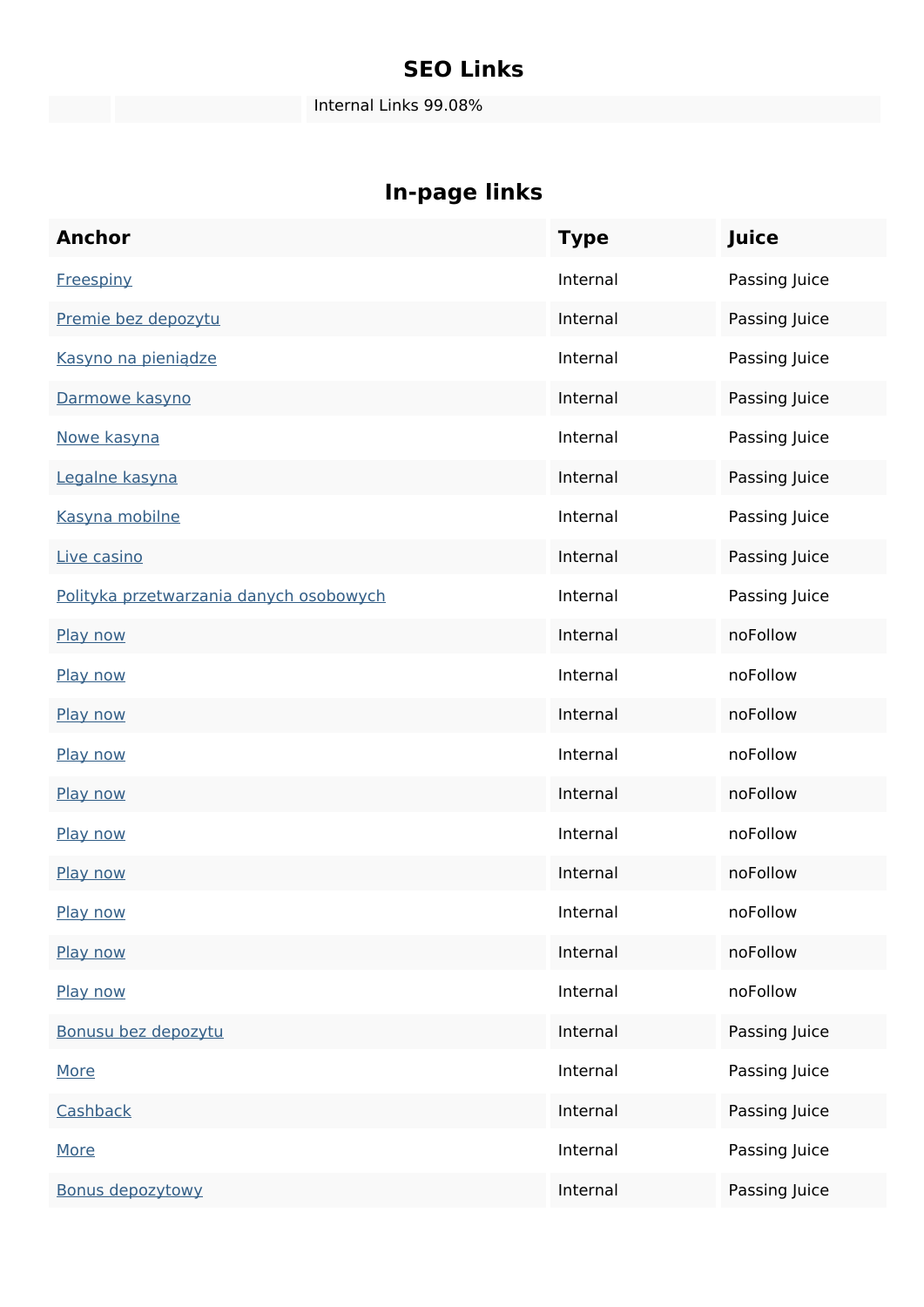| More                             | Internal | Passing Juice |
|----------------------------------|----------|---------------|
| <b>NetEnt</b>                    | Internal | Passing Juice |
| Who's The Bride                  | Internal | Passing Juice |
| Ozzy Osbourne                    | Internal | Passing Juice |
| The Wolf's Bane                  | Internal | Passing Juice |
| <b>Reel Steal</b>                | Internal | Passing Juice |
| <b>Reel Rush 2</b>               | Internal | Passing Juice |
| <b>Victorious MAX</b>            | Internal | Passing Juice |
| <b>Twin Happiness</b>            | Internal | Passing Juice |
| <b>Sweety Honey Fruity</b>       | Internal | Passing Juice |
| Conan                            | Internal | Passing Juice |
| <b>Imperial Riches</b>           | Internal | Passing Juice |
| <b>Yggdrasil Gaming</b>          | Internal | Passing Juice |
| 9k Yeti                          | Internal | Passing Juice |
| <b>Relax Gaming</b>              | Internal | Passing Juice |
| <b>Big Bounty Bill</b>           | Internal | Passing Juice |
| <b>Red Tiger Gaming</b>          | Internal | Passing Juice |
| <b>Dynamite Riches</b>           | Internal | Passing Juice |
| Aldo's Journey                   | Internal | Passing Juice |
| <b>Mystery Reels Power Reels</b> | Internal | Passing Juice |
| Age of Asgard                    | Internal | Passing Juice |
| Dragon's Luck Megaways           | Internal | Passing Juice |
| Da Vinci's Mystery               | Internal | Passing Juice |
| <b>Tower Tumble</b>              | Internal | Passing Juice |
| <b>Mega Rise</b>                 | Internal | Passing Juice |
| It's Time                        | Internal | Passing Juice |
| <b>Fruit Snap</b>                | Internal | Passing Juice |
| Thunderkick                      | Internal | Passing Juice |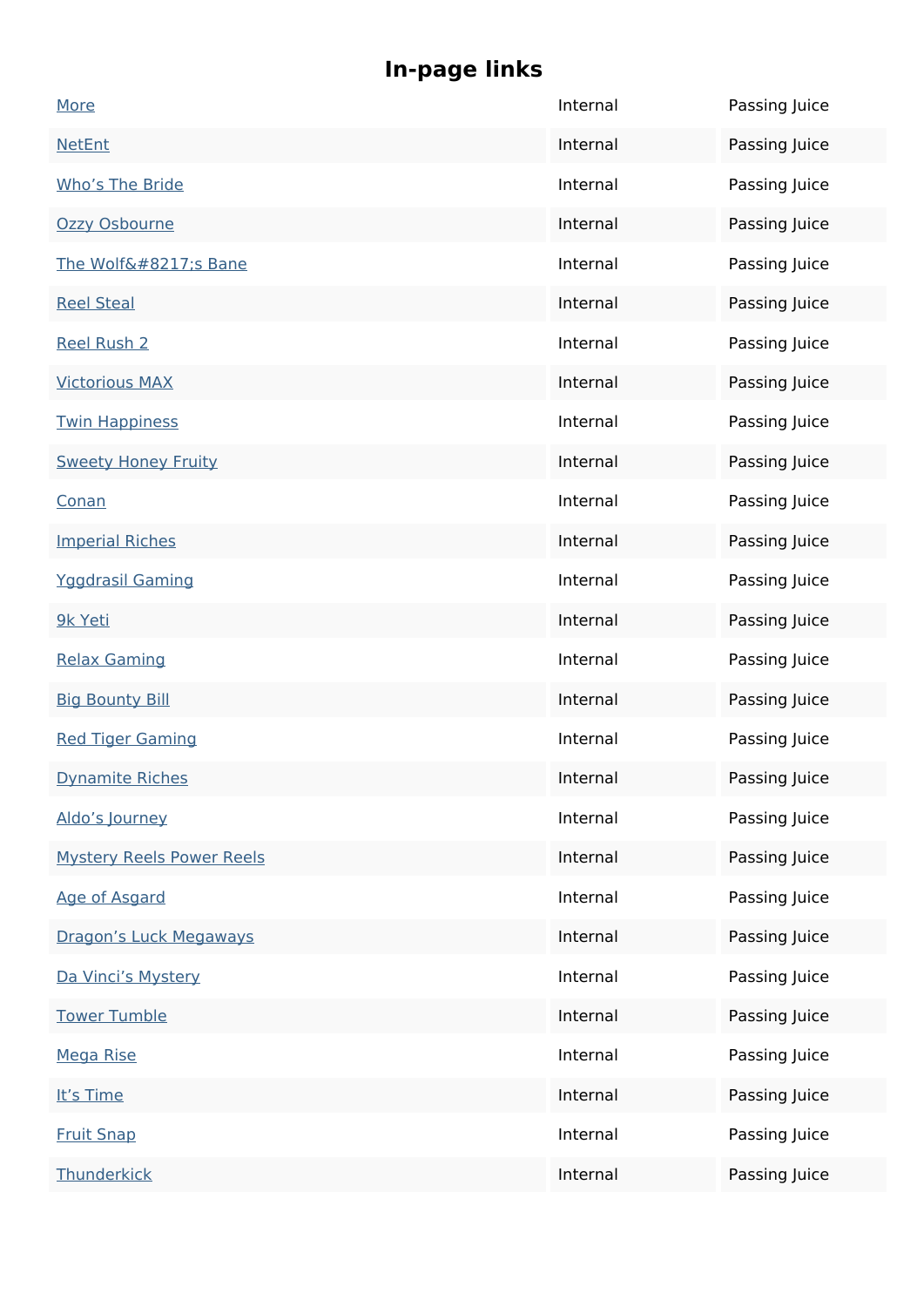| <b>Divine Lotus</b>                               | Internal | Passing Juice |
|---------------------------------------------------|----------|---------------|
| <b>Wild Elements</b>                              | Internal | Passing Juice |
| Lilith's Inferno                                  | Internal | Passing Juice |
| <b>Riders of the Storm</b>                        | Internal | Passing Juice |
| <b>Well Of Wishes</b>                             | Internal | Passing Juice |
| Dragon's Fire MegaWays                            | Internal | Passing Juice |
| Let's Get Ready To Rumble                         | Internal | Passing Juice |
| <b>Sahara Nights</b>                              | Internal | Passing Juice |
| top10casino.pl/                                   | Internal | noFollow      |
| 1x2gaming                                         | Internal | Passing Juice |
| 24 All Time                                       | Internal | Passing Juice |
| 24nonStop                                         | Internal | Passing Juice |
| Abagoos                                           | Internal | Passing Juice |
| <b>Access Bank</b>                                | Internal | Passing Juice |
| <b>AdvCash</b>                                    | Internal | Passing Juice |
| <b>AGMO</b>                                       | Internal | Passing Juice |
| <b>Airtel</b>                                     | Internal | Passing Juice |
| <b>Aktia</b>                                      | Internal | Passing Juice |
| Alfa-Click                                        | Internal | Passing Juice |
| 100% up to 3,600 PLN + 200 Free Spins (40 FS x 5) | Internal | Passing Juice |
| Bonus powitalny BetSafe casino                    | Internal | Passing Juice |
| Reload bonus Spinia                               | Internal | Passing Juice |
| <b>Bonus powitalny Spinia</b>                     | Internal | Passing Juice |
| Bonus powitalny w wysokości do 500 zł             | Internal | Passing Juice |
| 1 free spin bez depozytu                          | Internal | Passing Juice |
| 100% bonus za pierwszy depozyt                    | Internal | Passing Juice |
| Microgaming                                       | Internal | Passing Juice |
| <b>Belatra Games</b>                              | Internal | Passing Juice |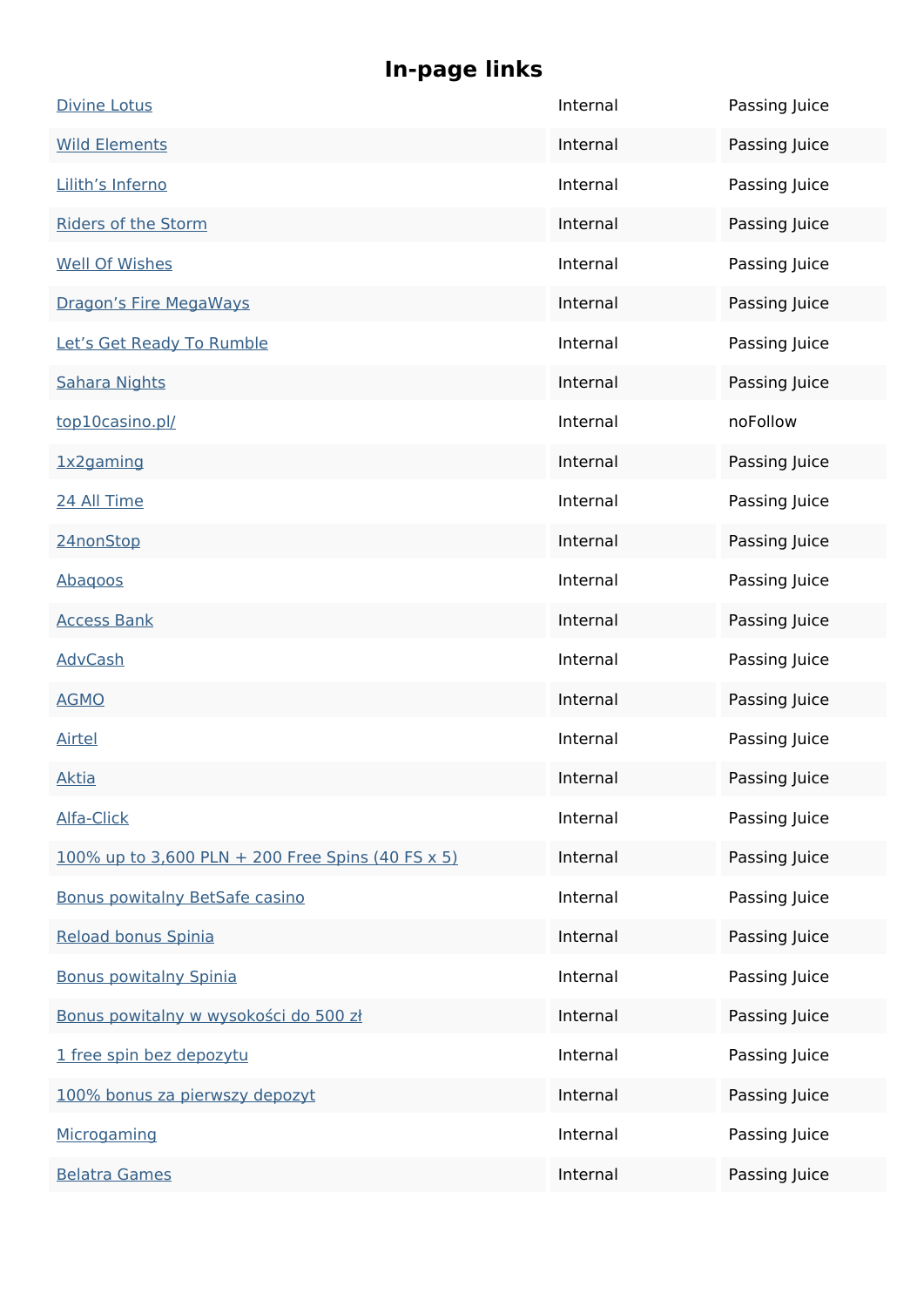| <b>Amatic Industries</b>                 | Internal | Passing Juice |
|------------------------------------------|----------|---------------|
| Playtech                                 | Internal | Passing Juice |
| Play'n GO                                | Internal | Passing Juice |
| <b>Betsoft</b>                           | Internal | Passing Juice |
| <b>Pragmatic Play</b>                    | Internal | Passing Juice |
| Darmowe spiny czekają na Ciebie w Bingo! | Internal | Passing Juice |
| 15% cashback co tydzień w Live casino    | Internal | Passing Juice |
| Android kasyna online                    | Internal | Passing Juice |
| Iphone kasyna online                     | Internal | Passing Juice |
| Zdrapki online                           | Internal | Passing Juice |
| Poker online                             | Internal | Passing Juice |
| Gry w kasynie online                     | Internal | Passing Juice |
| <b>Baccarat</b>                          | Internal | Passing Juice |
| <b>Bingo online</b>                      | Internal | Passing Juice |
| <b>Blackjack online</b>                  | Internal | Passing Juice |
| <b>Online Craps</b>                      | Internal | Passing Juice |
| Online keno                              | Internal | Passing Juice |
| <b>Online Pai Gow</b>                    | Internal | Passing Juice |
| <b>Online Solitaire</b>                  | Internal | Passing Juice |
| Ruletka online                           | Internal | Passing Juice |
| Bonusy w kasynie                         | Internal | Passing Juice |
| <b>Bonus powitalny</b>                   | Internal | Passing Juice |
| polityka prywatności                     | Internal | noFollow      |
| Akceptuj                                 | Internal | Passing Juice |
| Ξ                                        | External | Passing Juice |
| Graj online                              | Internal | Passing Juice |
| Graj online                              | Internal | Passing Juice |
| Graj online                              | Internal | Passing Juice |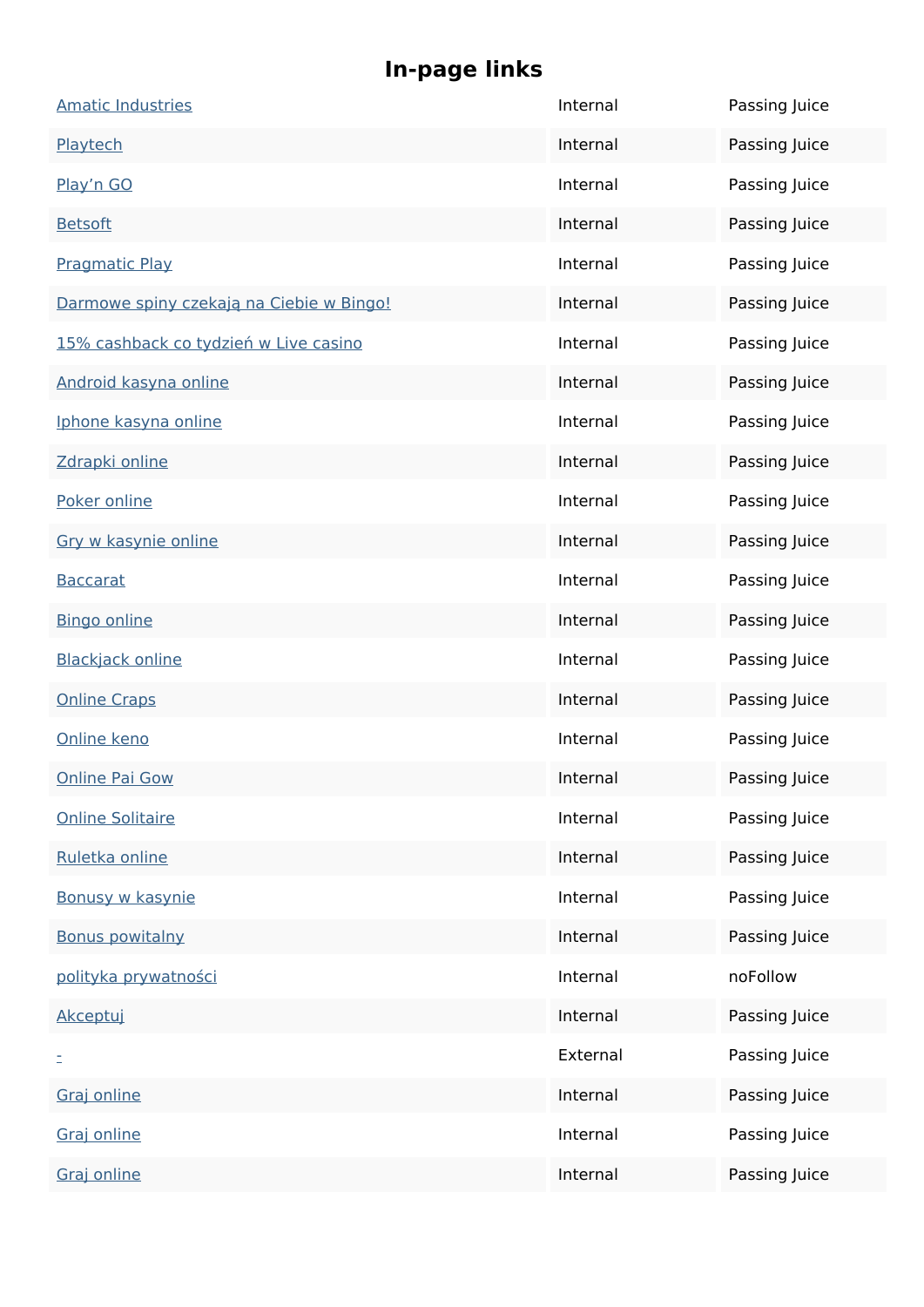[Graj online](http://top10casino.pl/go/Wazamba) and The Internal Passing Juice

#### **SEO Keywords**

Keywords Cloud play gaming now pln casino bonus kasyna się jestonline

### **Keywords Consistency**

| <b>Keyword</b> | Content | <b>Title</b> | <b>Keywords</b> | <b>Descripti</b><br>on | <b>Headings</b> |
|----------------|---------|--------------|-----------------|------------------------|-----------------|
| online         | 40      |              | ×               |                        |                 |
| casino         | 30      | ×            | ×               | ×                      | ×               |
| play           | 29      | ×            | ×               | ×                      | ×               |
| jest           | 25      | ×            | ×               | ×                      |                 |
| gaming         | 20      | ×            | ×               | ×                      | ×               |

#### **Usability**

| Url                | Domain: top10casino.pl<br>Length: $14$                                                                                      |
|--------------------|-----------------------------------------------------------------------------------------------------------------------------|
| Favicon            | Great, your website has a favicon.                                                                                          |
| Printability       | We could not find a Print-Friendly CSS.                                                                                     |
| Language           | You have not specified the language. Use this free meta tags generator<br>to declare the intended language of your website. |
| <b>Dublin Core</b> | This page does not take advantage of Dublin Core.                                                                           |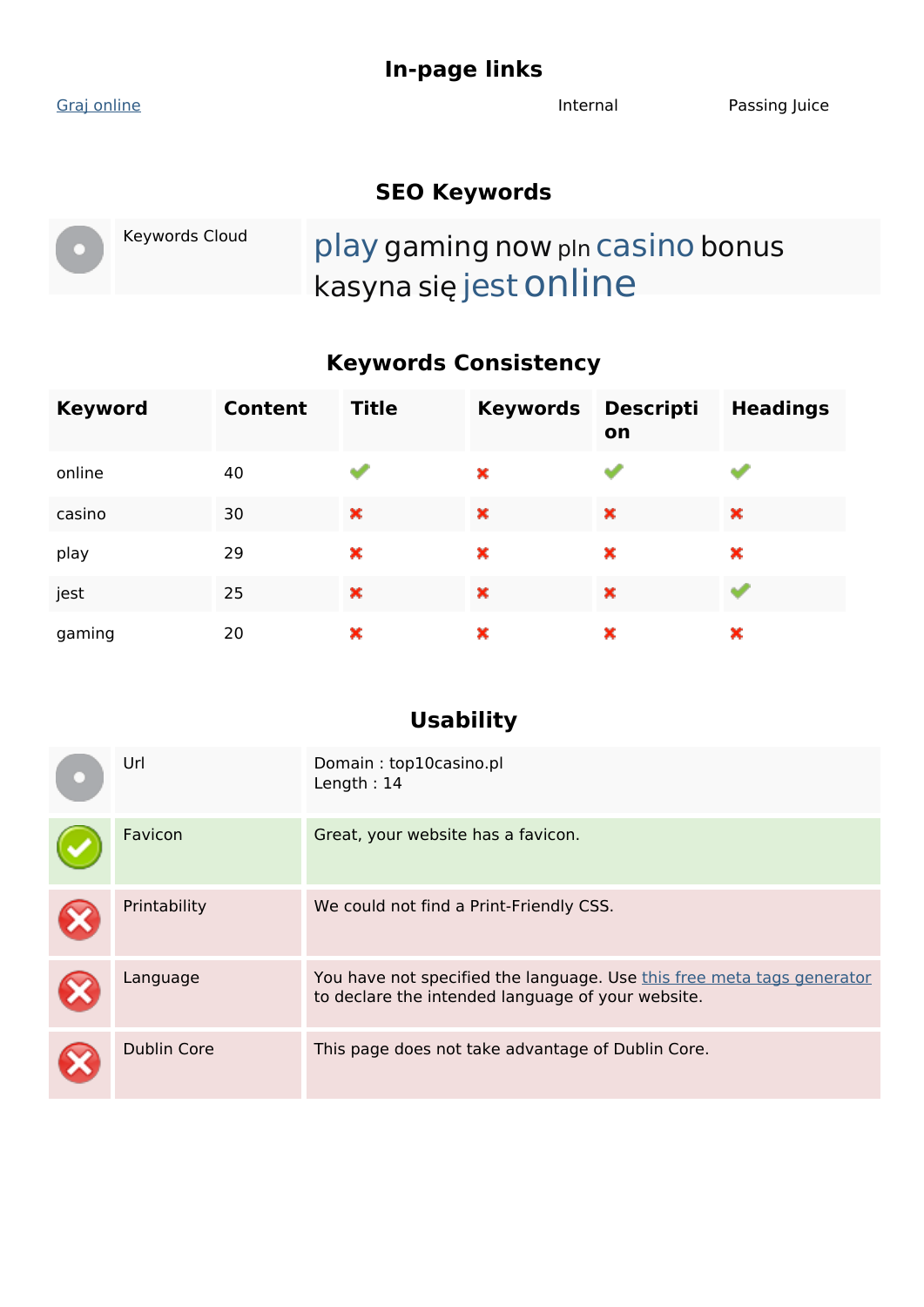#### **Document**

| Doctype              | HTML <sub>5</sub>                                                                                                                                                                                                                                                        |  |  |
|----------------------|--------------------------------------------------------------------------------------------------------------------------------------------------------------------------------------------------------------------------------------------------------------------------|--|--|
| Encoding             | Perfect. Your declared charset is UTF-8.                                                                                                                                                                                                                                 |  |  |
| <b>W3C Validity</b>  | Errors: 1<br>Warnings: 0                                                                                                                                                                                                                                                 |  |  |
| <b>Email Privacy</b> | Great no email address has been found in plain text!                                                                                                                                                                                                                     |  |  |
| Deprecated HTML      | Great! We haven't found deprecated HTML tags in your HTML.                                                                                                                                                                                                               |  |  |
| Speed Tips           | ×<br>Attention! Try to avoid nested tables in HTML.<br>Too bad, your website is using inline styles.<br>×<br>Great, your website has few CSS files.<br>Too bad, your website has too many JS files (more than 6).<br>×<br>Perfect, your website takes advantage of gzip. |  |  |

## **Mobile**

|  | <b>Mobile Optimization</b> | Apple Icon        |
|--|----------------------------|-------------------|
|  |                            | Meta Viewport Tag |
|  |                            | Flash content     |

## **Optimization**

| <b>XML Sitemap</b> | Great, your website has an XML sitemap.                                        |
|--------------------|--------------------------------------------------------------------------------|
|                    | https://top10casino.pl/wp-sitemap.xml                                          |
| Robots.txt         | http://top10casino.pl/robots.txt<br>Great, your website has a robots.txt file. |
| Analytics          | <b>Missing</b>                                                                 |